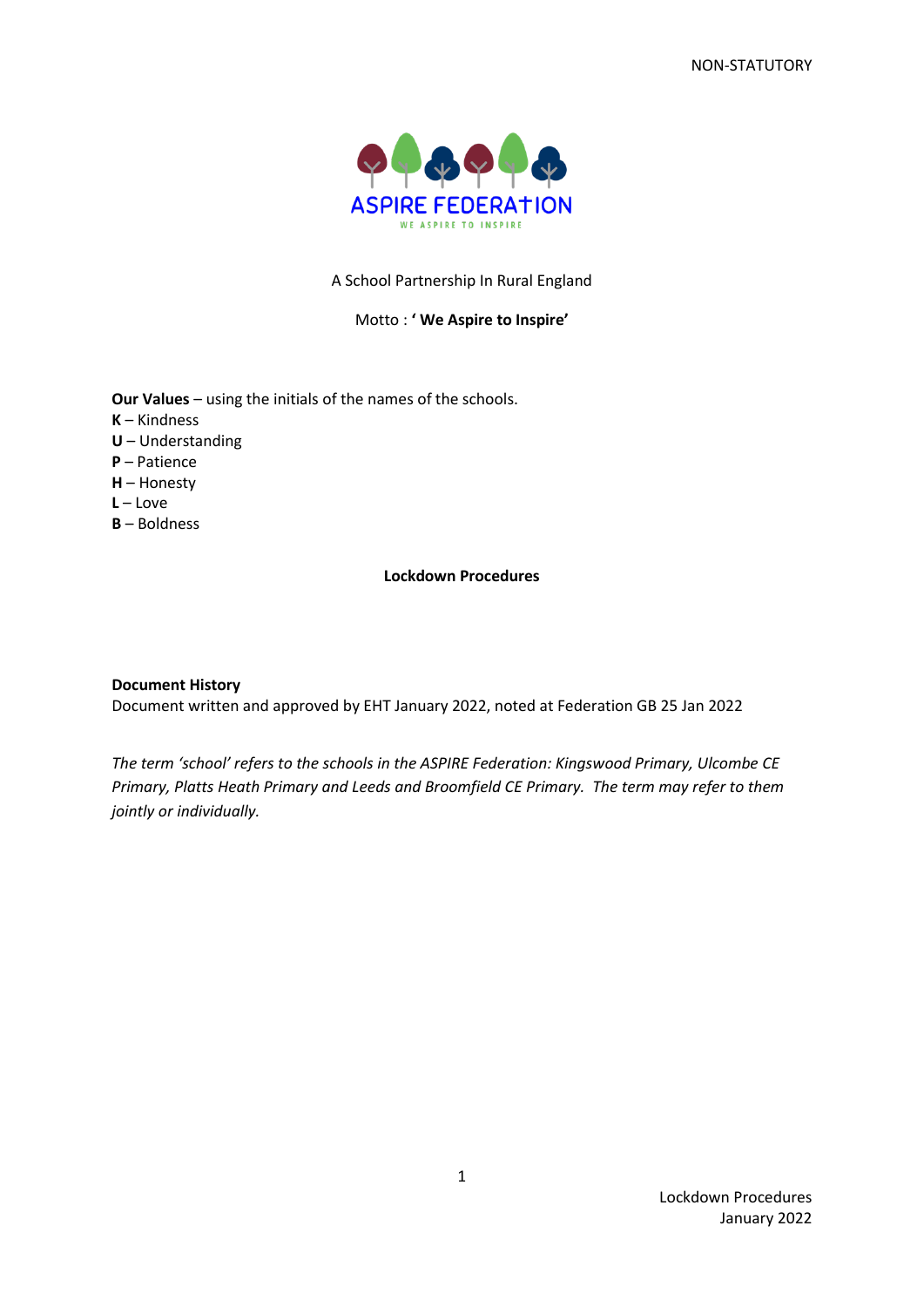At our two Church of England schools this policy will be delivered through strong links made to our Christian values:

### **Leeds & Broomfield Church of England Primary School**

At Leeds & Broomfield we build strong foundations for all; to learn, flourish and fill their hearts with God's love. Everyone is important, valued and needed to make L&B grow. We give a quality all round nurturing education which develops the whole child; If the rain came we would not fall.

"*As many hands build a house, so many hearts make a school."*

*(Matthew Ch 7 24-27)*

### **RESPECT RESILIENCE EMPATHY CURIOSITY HONESTY**

Our school Christian Values support the development of the children and all within the school and local community, giving the children and staff a positive outward looking view. The pupils and staff support and help each other and the local community enabling all to flourish.

We have explored the story of Matthew (Ch 7 24-27) showing curiosity, and the children felt empathy for the builder of the house on the sand, but said they must be resilient to try again. Jesus was honest with his followers and people followed and trusted him. The story continues showing how Jesus respected all and everyone who wanted to listen and learn could – no one was turned away. This high level of inclusion and respect is what makes Leeds and Broomfield a great school community to be part of 'many hearts make a school'.

### **Ulcombe Church of England Primary School**

"*Unity and diversity in the body – one body, many members."*

*(Corinthians Ch 12 12-27)*

**HOPE RESPECT ENDURANCE TRUST**

At Ulcombe Church of England Primary School endurance plays an important role in both our social learning and cultural ethos, where children aspire to be the best they can be. Diversity is the key to our curriculum and opportunities to progress and succeed both academically and as individuals are provided – many members working in unity with respect for each other. Hope is at the heart of our school community and is explicitly shown by both children and adults in our school, regardless of where the path of life leads them. Through God's love and trust each individual learns the skills important for them but also adds value to the community as a whole.

We are Ulcombe Church of England Primary School and each one of us is a part of it!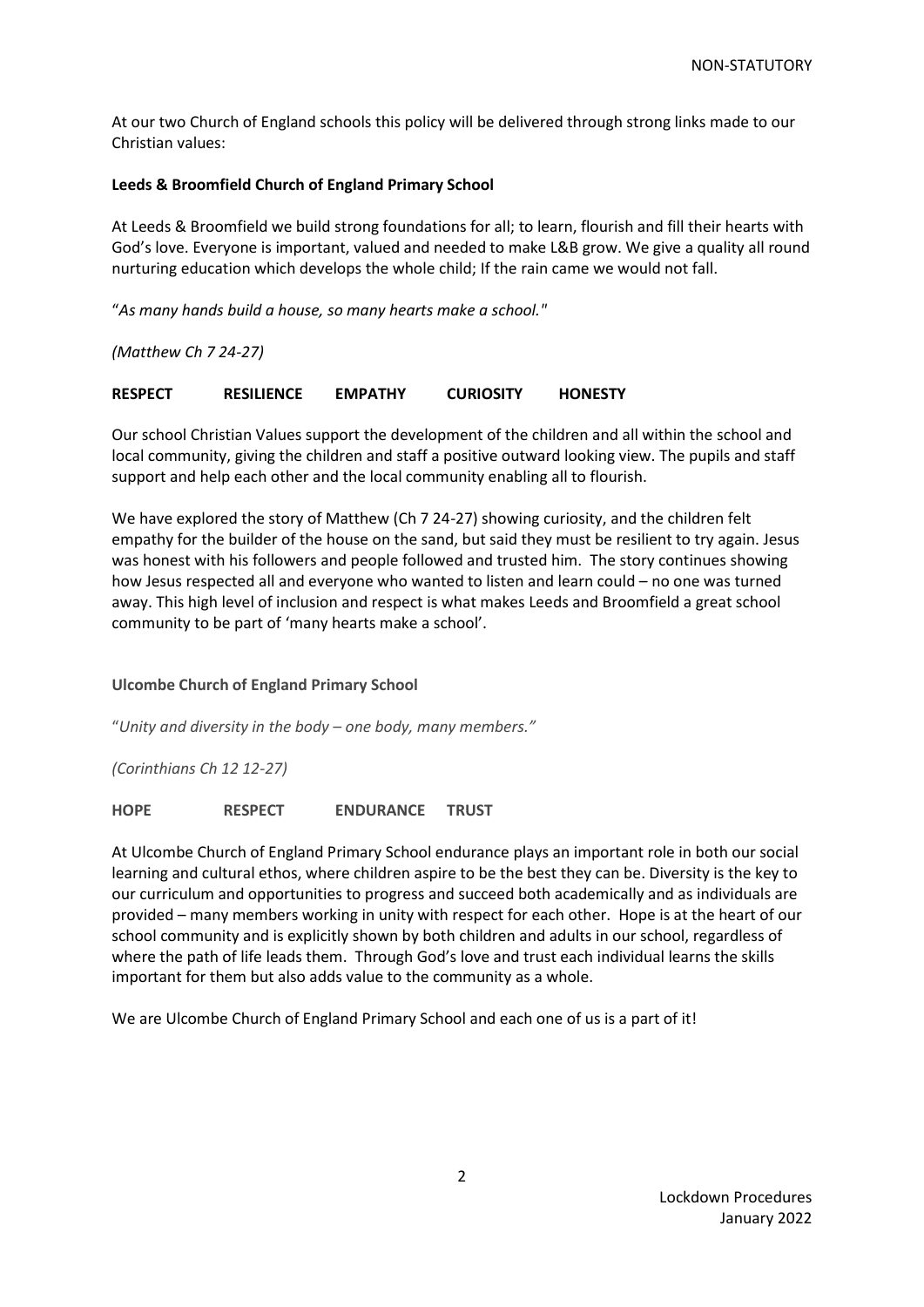### **ASPIRE FEDERATION Lockdown Procedures**

All policies are underpinned by our child protection procedures as laid down by the child protection policy.

Lockdown procedures should be seen as a sensible and proportionate response to any external or internal incident which has the potential to pose a threat to the safety of staff and pupils in the school. Procedures should aim to minimise disruption to the learning environment whilst ensuring the safety of all pupils and staff.

Lockdown procedures may be activated in response to any number of situations, but some of the more typical might be:

- A reported incident/ civil disturbance in the local community (with the potential to pose a risk to staff and pupils in the school)
- An intruder on the school site (with the potential to pose a risk to staff and pupils)
- A warning being received regarding a risk locally of air pollution (smoke plume, gas cloud etc)
- A major fire in the vicinity of the school
- The close proximity of a dangerous dog/animal roaming loose

The school's lockdown plan is as follows:

| <b>Signals</b>       |                                                                                       |
|----------------------|---------------------------------------------------------------------------------------|
| Signal for lockdown  | Long continuous blowing of a whistle<br>EHT to be informed immediately if not on site |
| Signal for all-clear | Verbal confirmation – telephone or in person                                          |

| Lockdown                                        |                                                                                   |                                                |                |  |  |
|-------------------------------------------------|-----------------------------------------------------------------------------------|------------------------------------------------|----------------|--|--|
| Rooms most suitable for lockdown                |                                                                                   | All classes to remain in own classroom         |                |  |  |
| Entrance points (e.g. doors, windows) should be |                                                                                   | External doors                                 |                |  |  |
| secured                                         |                                                                                   | Fire doors                                     |                |  |  |
|                                                 |                                                                                   | Internal doors                                 |                |  |  |
|                                                 |                                                                                   | All windows                                    |                |  |  |
| Communication arrangements                      |                                                                                   | Classroom telephones                           |                |  |  |
|                                                 |                                                                                   | Mobile phones                                  |                |  |  |
| <b>Notes</b>                                    |                                                                                   | If someone is taken hostage on the premises,   |                |  |  |
|                                                 |                                                                                   | the school should seek to evacuate the rest of |                |  |  |
|                                                 |                                                                                   | the site.                                      |                |  |  |
| Ref                                             | Initial response- Lockdown                                                        |                                                | tick/sign/time |  |  |
|                                                 |                                                                                   |                                                |                |  |  |
| L1                                              | Ensure all pupils are inside the school<br>building. Alternatively, ask pupils to |                                                |                |  |  |
|                                                 |                                                                                   |                                                |                |  |  |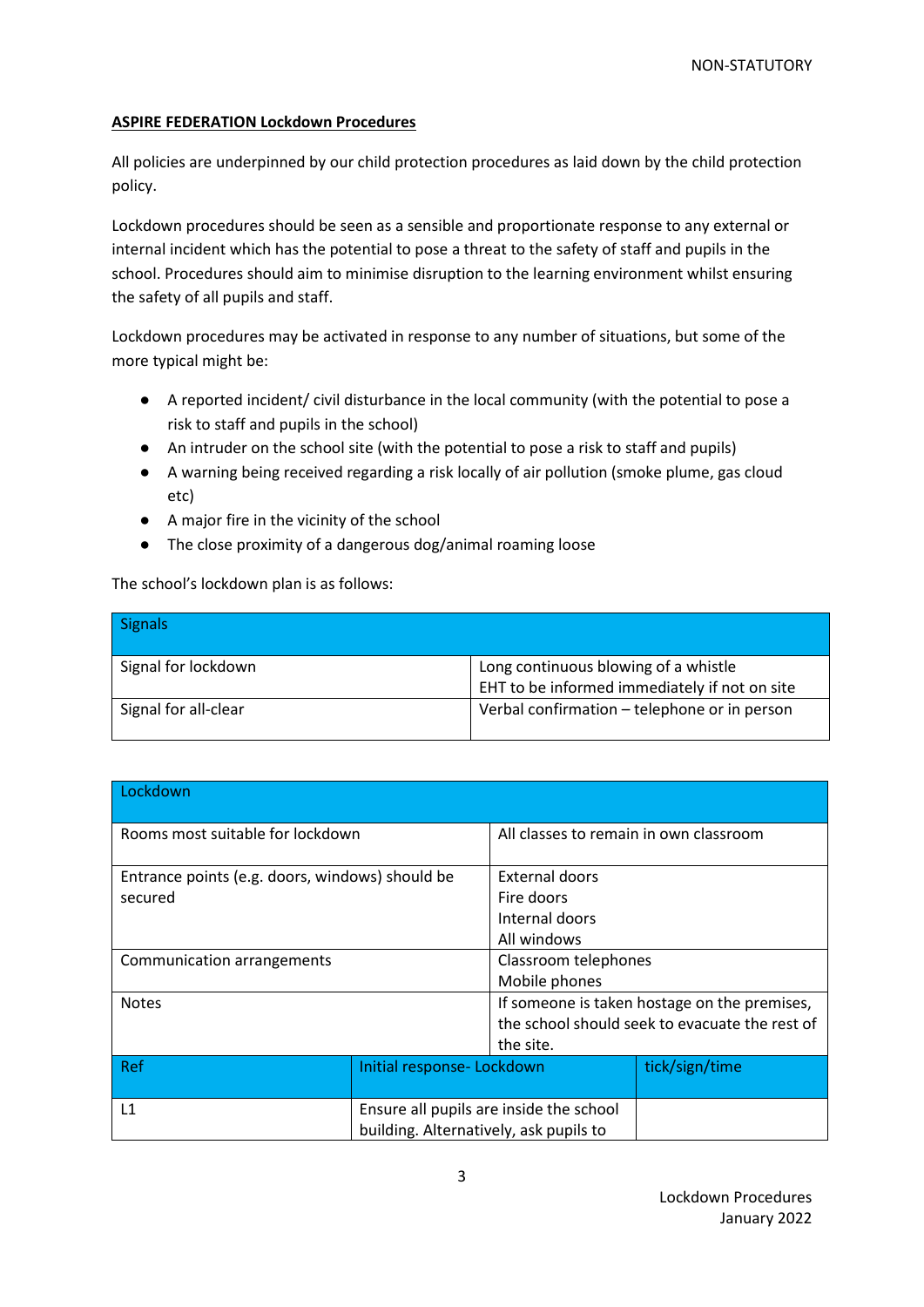|                | hide or disperse if this will improve    |  |
|----------------|------------------------------------------|--|
|                | their safety                             |  |
|                | All Adults are responsible for their     |  |
|                | own class.                               |  |
| L2             | Lock / secure entrance points (e.g.      |  |
|                | doors & windows) to prevent the          |  |
|                | intruder entering the building. All      |  |
|                | adults.                                  |  |
| L <sub>3</sub> | Dial 999. Dial once for each             |  |
|                | emergency service that you require.      |  |
|                | All staff who have access to a           |  |
|                | telephone to do so.                      |  |
| L4             | Ensure people take action to increase    |  |
|                | protection from attack:                  |  |
|                | Block access points (e.g. move           |  |
|                | furniture to obstruct                    |  |
|                | doorways)                                |  |
|                | Sit on the floor, under tables           |  |
|                | or against a wall.                       |  |
|                | Keep out of site.                        |  |
|                | Draw curtains/blinds                     |  |
|                |                                          |  |
|                | Turn off lights                          |  |
|                | Stay away from windows and               |  |
|                | doors                                    |  |
|                |                                          |  |
|                | All adults are responsible for their     |  |
|                | own class.                               |  |
| L <sub>5</sub> | Ensure that pupils, staff and visitors   |  |
|                | are aware of an exit point in case the   |  |
|                | intruder does manage to gain access.     |  |
|                | All adults aware.                        |  |
| L6             | If possible, check for missing / injured |  |
|                | pupils, staff and visitors. All adults.  |  |
| L7             | Remain inside until an all-clear has     |  |
|                | been given, or unless told to evacuate   |  |
|                | by the emergency services.               |  |

- Staff will be alerted to the activation of the plan via blowing of a whistle continuously.
- Pupils who are outside of the school buildings are brought inside as quickly as possible, unless this endangers them or others. If children remain outside, they will move to the nearest place of safety on or off site.
- Those inside the school should remain in their classrooms.
- All external doors and, as necessary, windows are locked (depending on the circumstances, internal classroom doors may also need to be blocked).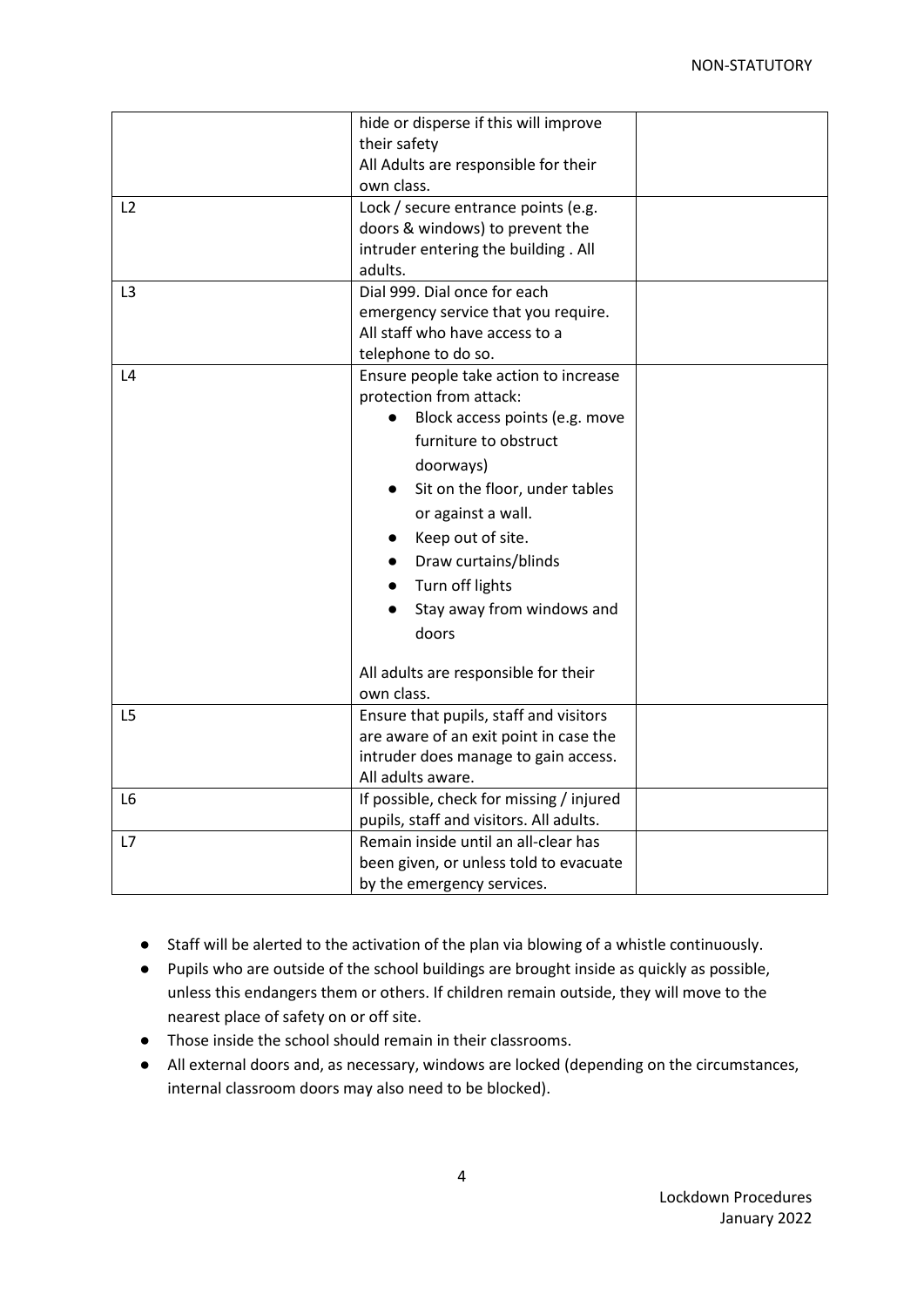- Once in lockdown mode, staff should notify the office immediately of any pupils not accounted for via telephone (mobiles to be used if an internal line not available) and instigate an immediate search for anyone missing if safe to do so.
- Staff should encourage the pupils to keep calm.
- As appropriate, communication with the Emergency Services will be established and Kent County Council notified.
- Parents will be notified as soon as it is practicable to do so via text message
- Pupils will not be released to parents during a lockdown
- If it is necessary to evacuate the building, the fire alarm will be sounded and everyone should leave the building via the nearest exit and assemble on the school field

It is of vital importance that the school's lockdown procedures are familiar to all members of the school staff. To achieve this, the lockdown procedures will be reviewed and discussed in staff briefings once a term.

## **Partial Lockdown**

# **Alert to staff**: "Partial lockdown"

This may be as a result of a reported incident / civil disturbance in the local community with the potential to pose a risk to staff and pupils in the school. It may also be as a result of a warning being received regarding the risk of air pollution, etc.

### **Immediate action:**

- All outside activity to cease immediately, pupil and staff to return to the building. (Staff will be alerted via silent internal alarm and verbal communication).
- All staff and pupils remain in the building and external doors and windows locked.
- Movement may be permitted within the building dependent upon circumstances but this must be supervised by a member of staff.

All situations are different, once all staff and pupils are safely inside, senior staff will conduct an ongoing any dynamic risk assessment based on advice from the Emergency Services. This can then be communicated to staff and pupils.

"Partial lockdown" is a precautionary measure but puts the school in a state of readiness (whilst retaining a degree of normality) should the situation escalate.

Emergency Services will advise as to the best course of action in respect of the prevailing threat.

### **Full Lockdown**

# **Alert to staff**: "Full lockdown"

This signifies an immediate threat to the school and may be an escalation of a partial lockdown.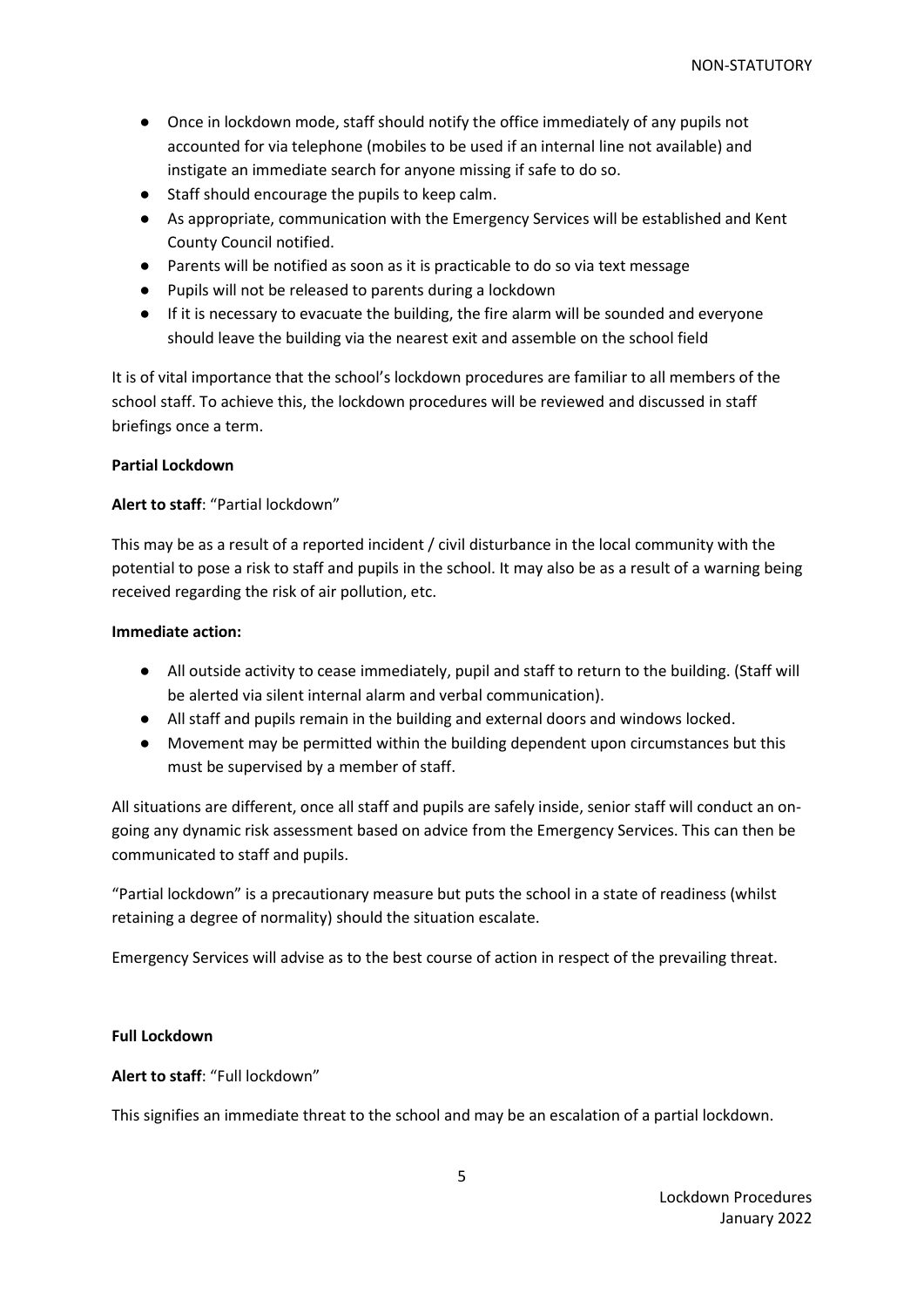## **Immediate action:**

- All pupils to return to classroom.
- External doors locked. Classroom doors blocked.
- Windows locked, blinds drawn, pupils sit quietly out of sight under desks.
- Register taken/head count- the office will contact each class in turn for an attendance report via telephone.
- Staff and pupils remain in lock down until it has been lifted by a senior member of staff / emergency services.
- At any point during the lockdown, the fire alarm may sound, and a verbal message via telephone which is a cue to evacuate the building.
- During lockdown, staff will keep agreed lines of communication open, via telephone and email, but will not make unnecessary calls to the central office as this could delay more important communication.

# **Communication between parents and the school**

Advice re procedures is given in the school Newsletter and if available on the school website under the 'Important Information' tab.

In the event of an actual lockdown, any incident or development will be communicated to parents as soon as is practicable. Parents will be given enough information about what will happen so that they:

- Are reassured that the school understand their concern for their child's welfare, and that it is doing everything possible to ensure his/her safety.
- Do not need to contact the school. Calling the school could tie up telephone lines that are needed for contacting emergency providers.
- Do not come to the school. They could interfere with emergency provider's access to the school and may even put themselves and others in danger.
- Wait for the school to contact them about when it is safe for you to come and collect their children, and where this will be from.

Parents will be told:

" …the school is in a full lockdown situation. During this period the switchboard and entrances will be un-manned, external doors locked and nobody allowed in or out…"

# **Emergency Services**

It is important to keep lines of communication open with Emergency Services as they are best placed to offer advice as a situation unfolds. The school site may or may not be cordoned off by Emergency Services depending on the severity of the incident that has triggered the lockdown.

Emergency Services will support the decision of the Executive Headteacher and/or Head of School with regarding the timing of communication to parents.